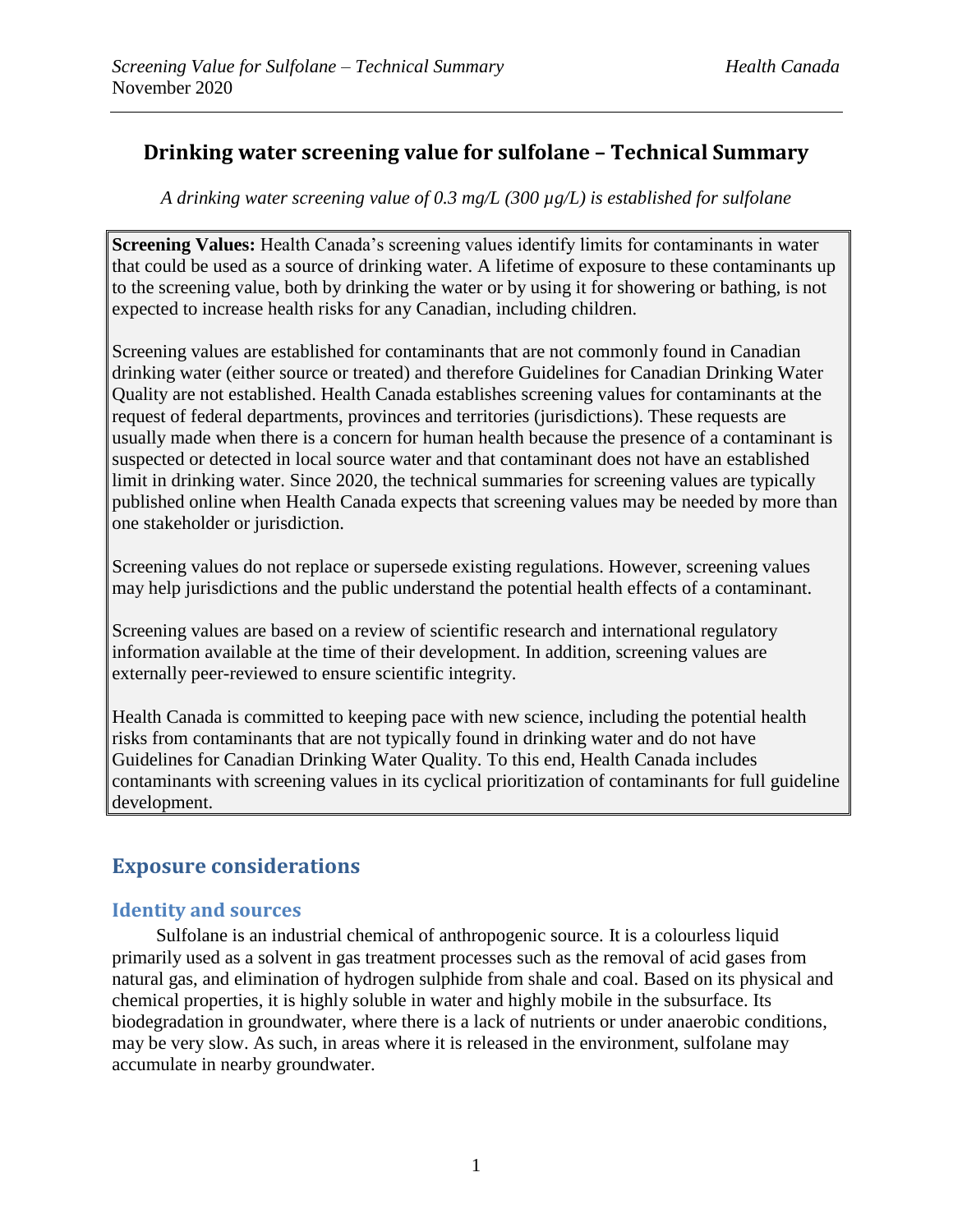#### **Exposure**

Sulfolane exposure is expected to occur primarily through oral intake of drinking water. Due to its low volatility and low skin permeability constant, exposure through bathing and showering with drinking water is negligible. It partitions in water and hence dry inhalable dusts are not expected to contain sulfolane, exposures from manufactured items is unlikely, as it is not commonly used in manufactured items. Data on sulfolane levels in vegetation of a contaminated wetland suggest uptake of sulfolane by plants that may be consumed by humans although concentrations varied considerably across samples, species and parts of the plant. Maximum concentrations of sulfolane reported were 256 mg/kg and 185 mg/L sulfolane in plants and water, respectively (Headley et al., 1999; CCME, 2006).

Reports on the presence of sulfolane in water are limited to data collected in the vicinity of gas processing facilities in Western Canada and Alaska. Samples in monitoring wells and private well water near the refinery have been detected at levels as high as 319 μg/L and 946 μg/L, respectively.

No data are available on concentrations of sulfolane in Canadian drinking water.

## **Health considerations**

Limited toxicokinetic data are available for sulfolane, which is readily absorbed through the oral route in blood via the gastrointestinal tract but not through human skin (Andersen et al., 1976). Urine appears to be the primary elimination pathway for sulfolane (Andersen et al., 1977).

Toxicological database for sulfolane is limited. No epidemiological studies are available and animal studies are limited to oral subchronic toxicity studies. Genotoxicity and mutagenicity evaluated in various *in vitro* tests are almost exclusively negative (CCME, 2006; NCEA 2012). There is a lack of information at this time to perform a cancer risk assessment.

Overall, oral exposure to sulfolane in experimental animals was associated with immunological, renal and reproductive and developmental effects (Huntingdon Life Science (HLS), 2001; Ministry of Health and Welfare Japan, 1996; Zhu et al., 1987).

#### **Selection of key study**

The endpoint observed at the lowest exposure doses and with the strongest causal link was determined to be the decreases in white blood cell (WBC) counts in female rats in the study by HLS (2001). For this reason, and because this study was also Good Laboratory Practices compliant, peer-reviewed with adequate methodological and data reporting and hence supported the derivation of the tolerable daily intake, HLS (2001) was selected as the key study.

## **Derivation of the screening value**

A human equivalent dose of 3.37 mg/kg body weight (bw) per day, representing the 95% lower confidence limit on the benchmark dose (BMDL<sub>HED</sub>) has been derived by an expert panel established by Toxicology Excellence in Risk Assessment (TERA, 2014a; 2014b). This dose is based on a 13-week drinking water study that showed decreased WBC counts in rats (HLS, 2001). The expert panel was put together to review and discuss human health toxicity values for sulfolane for the Alaska Department of Environmental Conservation.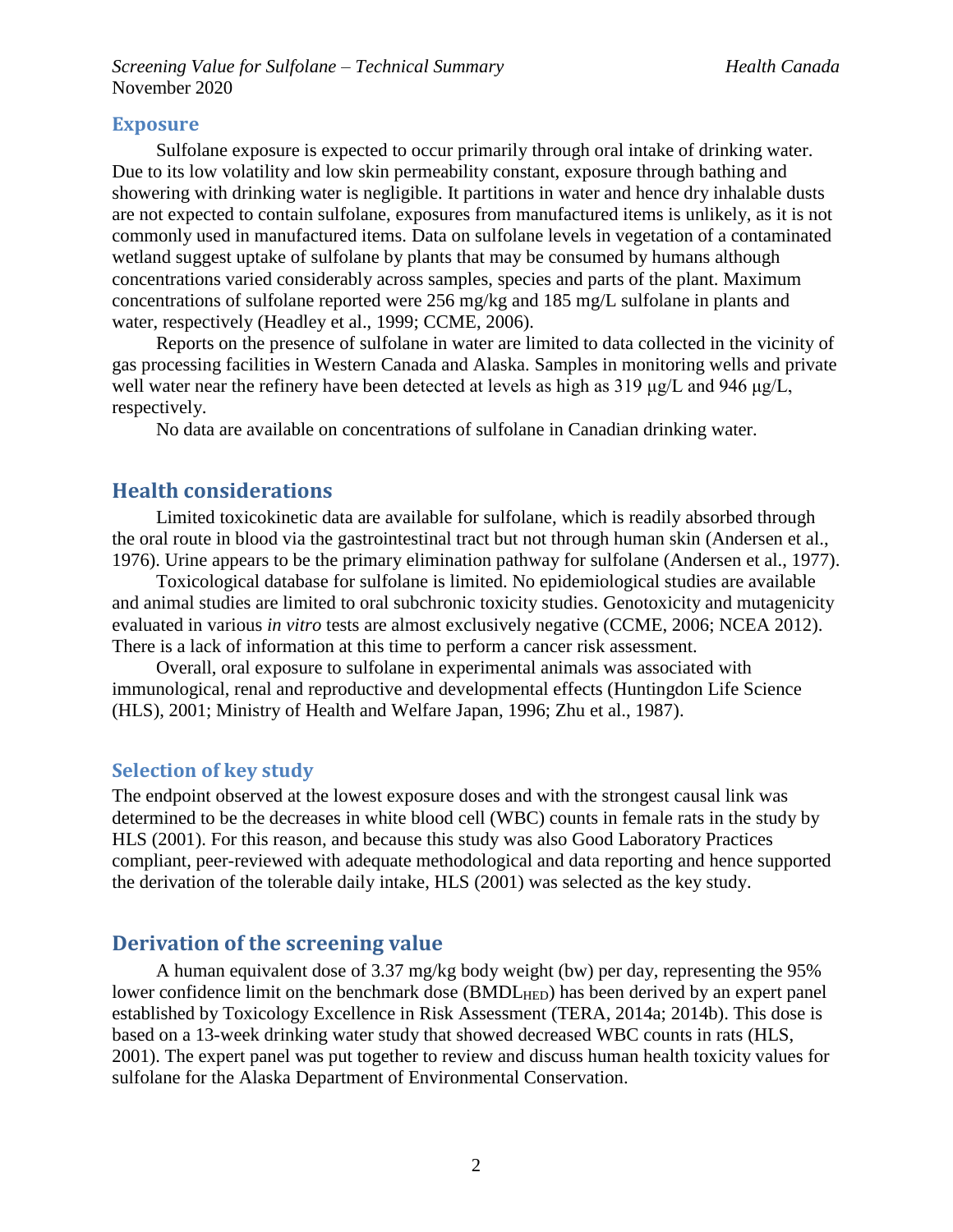*Screening Value for Sulfolane – Technical Summary Health Canada* November 2020

To derive the tolerable daily intake (TDI), an uncertainty factor of 270 (3 for interspecies differences upon using a human equivalent dose; 10 for human variability due to lack of information on sensitive population; 3 instead of 10 for extrapolation from a subchronic study because the severity of sulfolane effects did not increase over time, the effects may be reversible upon cessation of exposure (Ministry of Health And Welfare Japan, 1996) and sulfolane is not likely to accumulate in the body; 3 for database deficiencies as there are uncertainties surrounding the quality of the available data, and a two-generational reproductive study is missing), is applied to the BMDL<sub>HED</sub> resulting in a value of 0.0125 mg/kg bw per day.

A screening value of 0.3 mg/L (rounded) can be derived following the standard equation:

#### **Equation 1**

Screening value = TDI (0.0125 mg/kg bw per day)  $\times$ 70 kg  $\times$ 0.5 / 1.5 L per day

Where:

- 0.0125 mg/kg bw/day is the TDI as derived above.
- 70 kg is taken as the mean body weight estimated for a Canadian adult.
- 0.5 is the allocation factor based on a conservative assumption that 50% of daily intake is attributable to drinking water. An allocation of 0.5 is recommended when there are only 2 potential significant sources of exposure (Krishnan and Carrier, 2013). Potential exposures of sulfolane are from drinking water and fruits and vegetables grown on sulfolane-contaminated sites.
- 1.5 L per day is the estimated daily volume of tap water by an adult.

## **International considerations**

No regulatory limits for sulfolane in drinking water have been found in other countries. Sulfolane groundwater contamination in the city of North Pole, Alaska has prompted its inclusion in the United States National Toxicology Program where additional studies on sulfolane on its chronic effects as well as confirmation of its immunotoxicity (i.e., susceptibility to infection following reduced WBC counts) will be conducted.

## **Contact us**

For more information, please contact us at hc.water-eau.sc@canada.ca.

#### **References**

Andersen, M., Jones, R.A., Kurlansik, L., Mehl, R.G. and Jenkins Jr., L.J. (1976). Sulfolaneinduced convulsion in rodents. Chemical Pathology and Pharmacology, 15(3): 571-580.

CCME. (2006). Canadian environmental quality guidelines for sulfolane: water and soil. Scientific Supporting Document. Canadian Council of Ministers of the Environment, Canadian environmental quality guidelines, Winnipeg, Manitoba. Available at https://www.ccme.ca/files/Resources/supporting\_scientific\_documents/sulfolane\_ssd\_soil\_water  $\_1.1\_e.pdf$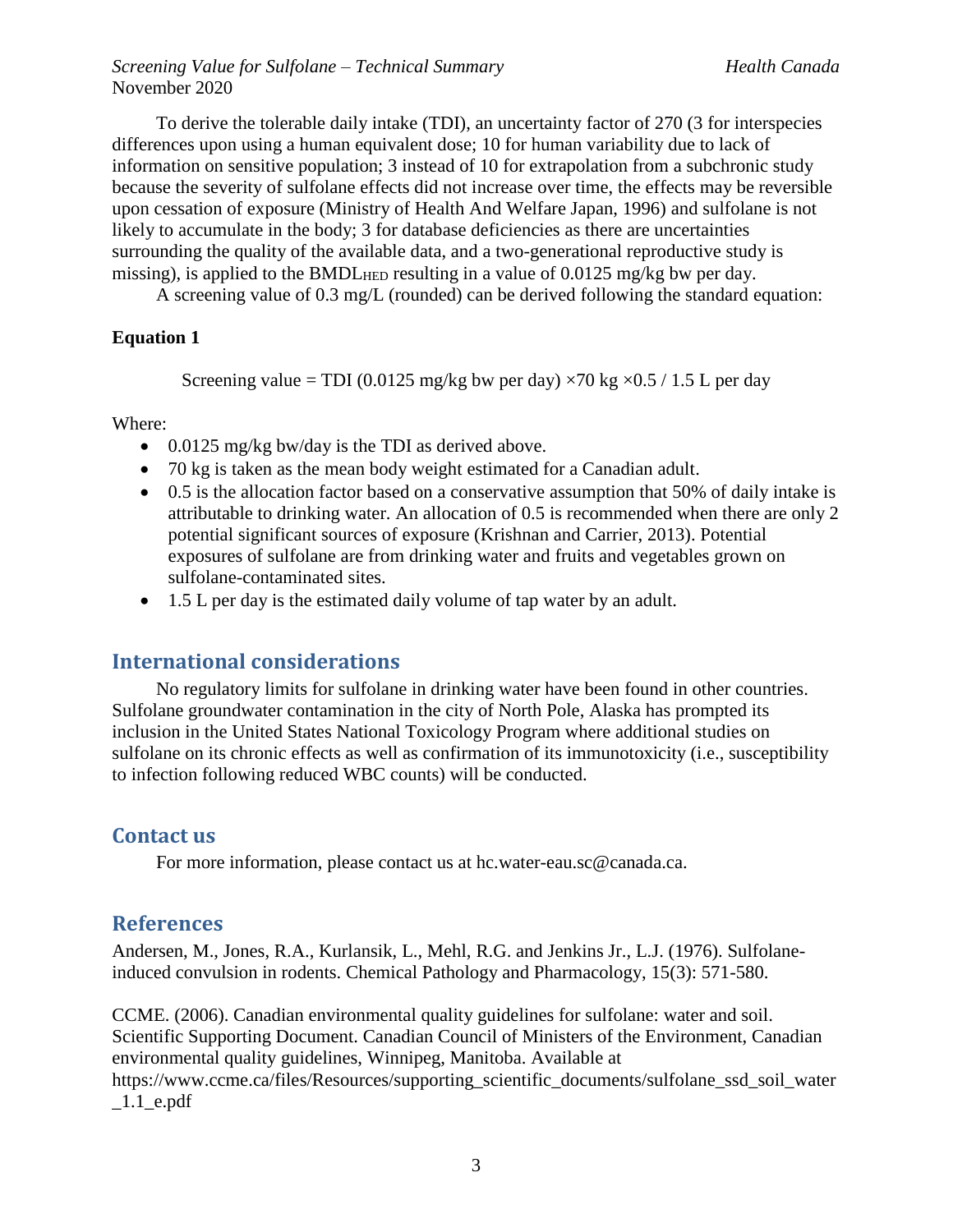Headley, J.V., Peru, K.M. and Dickson, L.C. (1999). Gas chromatographic-mass spectrometric determination of sulfolane in wetland vegetation to sour gas-contaminated groundwater. Journal of Chromatography, 859: 69-75.

HLS (Huntingdon Life Sciences). (2001). Sulfolane toxicity study by oral administration via the drinking water pathway to CD rats for 13 weeks. Huntingdon Life Sciences Ltd. Huntingdon, England.

Krishnan, K. and Carrier, R. (2013). The use of exposure source allocation factor in the risk assessment of drinking-water contaminants. J. Toxicol. Environ. Health, Part B: Crit. Rev., 16 (1): 39-51.

Lide, D.R. (Eds.) (1996). CRC Handbook of Chemistry and Physics, 77th Edition.

Ministry of Health and Welfare Japan. (1996) Sulfolane: 28 day repeat dose oral toxicity test. In: Toxicity testing reports of environmental chemicals. Tokyo, Japan. pp. 437−445. As cited in OECD (2004).

Ministry of Health and Welfare Japan. (1999). Sulfolane. In: Toxicity testing reports of environmental chemicals. Tokyo, Japan. pp. 473−481. As cited in OECD (2004).

NCEA. (2012). Provisional peer-reviewed toxicity values for Sulfolane (CASRN 126-33-0). Superfund Health Risk Technical Support Center, National Center for Environmental Assessment, Office of Research and Development, U.S. Environmental Protection Agency, Cincinnati, Ohio. Available at http://dec.alaska.gov/spar/csp/sites/north-pole-refinery/docs/Sulfolane%20Final%20508.pdf

NTP. (2018a). Testing Status of Sulfolane 11054. National Toxicology Program, U.S. Department of Health and Human Services. https://ntp.niehs.nih.gov/testing/status/agents/ts-11054.html (last updated May 3rd, 2018).

NTP (2018b). Sulfolane Research Overview. National Toxicology Program, U.S. Department of Health and Human Services. https://ntp.niehs.nih.gov/results/areas/sulfolane/index.html (last updated May 9th, 2018).

TERA. (2014a). Report on the expert peer review of sulfolane reference doses for the Alaska Department of Environmental Conservation. Volume One. Toxicology Excellence for Risk Assessment. Expert panel: Andrew Maier, Susan Griffin, Richard Hertzberg, Michael Luster, Deborah Oudiz, Stephen Roberts. December 18, 2014. Available at https://www.tera.org/Peer/sulfolane/Sulfolane\_peer\_review\_final\_report.pdf

TERA. (2014b). Report on the expert peer review of sulfolane reference doses for the Alaska Department of Environmental Conservation. Volume Two. Toxicology Excellence for Risk Assessment. Expert panel: Andrew Maier, Susan Griffin, Richard Hertzberg, Michael Luster,